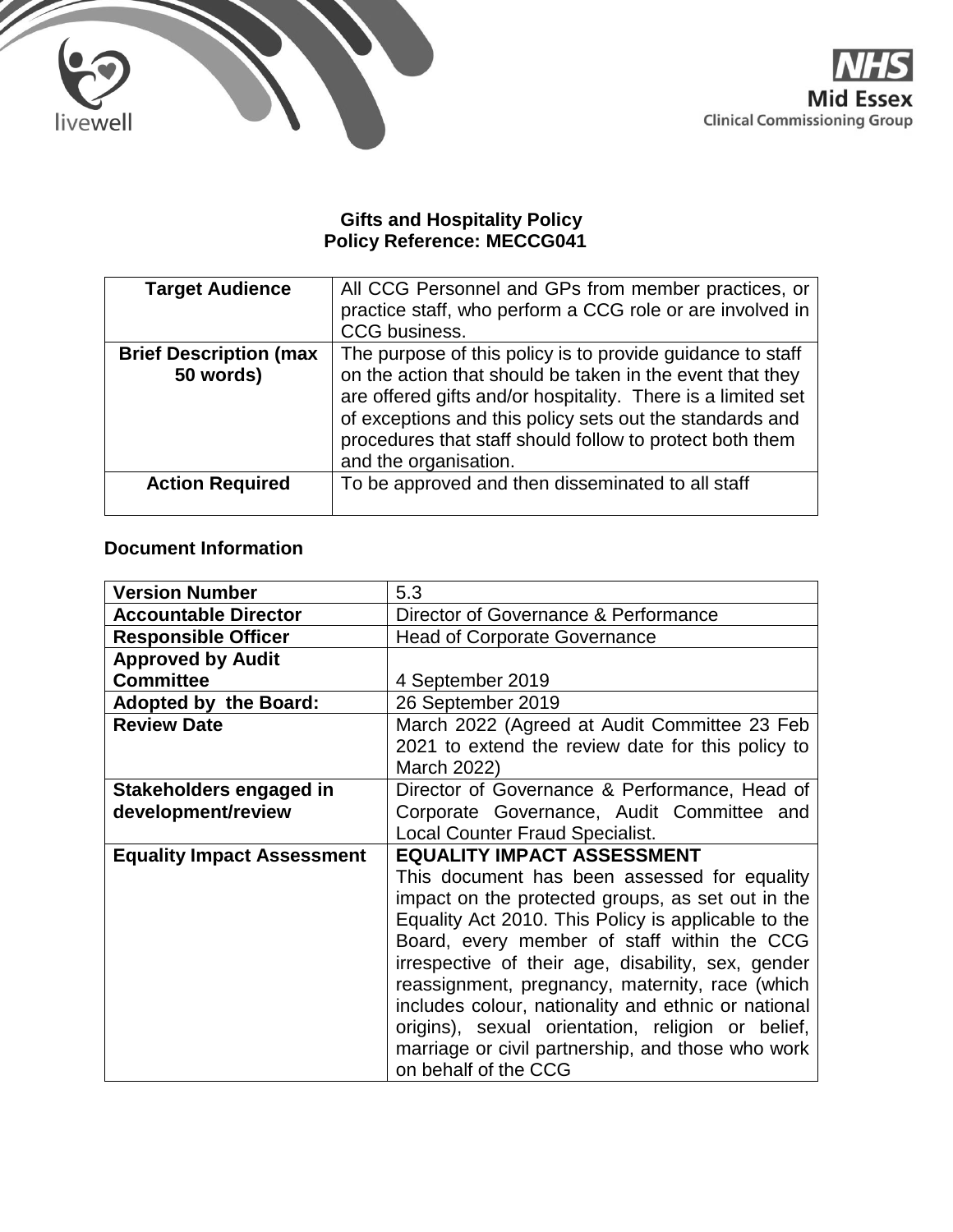### **Amendment History**

| <b>Version</b> | <b>Date</b> | <b>Reviewer Name(s)</b>                       | <b>Comments</b>                                                        |
|----------------|-------------|-----------------------------------------------|------------------------------------------------------------------------|
| 1.0            | November    | Nikki Dowling                                 | Update provided on the previous                                        |
|                | 2013        |                                               | adopted PCT policy to produce a                                        |
|                |             |                                               | CCG policy - version 1.0 for                                           |
|                |             |                                               | recommendation for adoption.                                           |
| 2.0            | November    | <b>Kerry Franklin</b>                         | <b>Updated following Audit Committee</b>                               |
|                | 2013        |                                               | discussion to incorporate additional                                   |
|                |             |                                               | references in relation to reporting                                    |
|                |             |                                               | under 3.2.2.                                                           |
|                |             |                                               | Updated in relation to the                                             |
|                |             |                                               | stakeholder input to include Audit                                     |
|                |             |                                               | Committee and Quality and                                              |
|                |             |                                               | Governance Committee members.<br>Updated to include contact details of |
|                |             |                                               | the CCG Board secretary.                                               |
| 3.0            | November    | Kerry Franklin                                | Updated the NMC entry under 3.3 to                                     |
|                | 2013        |                                               | reflect latest code.                                                   |
| 4.0            | August      | <b>Viv Barnes</b>                             | Full policy refresh to reflect revised                                 |
|                | 2016        |                                               | statutory guidance for CCGs on                                         |
|                |             |                                               | Managing Conflicts of Interest.                                        |
|                |             |                                               | Sponsorship section transferred to                                     |
|                |             |                                               | Conflicts of Interest policy.                                          |
| 4.1            | 19 August   | C Roberts, Local                              | Policy amended to take account of                                      |
|                | 2016        | <b>Counter Fraud</b>                          | <b>LCFS</b> comments.                                                  |
|                |             | Specialist                                    |                                                                        |
| 5.0            | 25 August   | S O'Connor, Head                              | Amended to reflect revised statutory                                   |
|                | 2017        | of Corporate                                  | guidance for CCGs on Managing                                          |
|                |             | Governance and                                | Conflicts of Interest, June 2017.                                      |
|                |             | final review by                               |                                                                        |
|                |             | Director of                                   |                                                                        |
| 5.1            | 31 July     | <b>Corporate Services</b><br>S O'Connor, Head | Minor amendments to reflect                                            |
|                | 2018        | of Corporate                                  | changes to job titles, revised Anti-                                   |
|                |             | Governance                                    | Fraud and Bribery Policy and                                           |
|                |             |                                               | updated Gifts & Hospitality                                            |
|                |             |                                               | Declaration form                                                       |
| 5.2            | 28 August   | <b>Audit Committee</b>                        | Approved, subject to minor                                             |
|                | 2018        |                                               | amendments.                                                            |
| 5.3            | 28 August   | S O'Connor, Head                              | Annual Review - minor                                                  |
|                | 2019        | of Corporate                                  | amendments.                                                            |
|                |             | Governance and                                |                                                                        |
|                |             | Eleni Gill, LCFS                              |                                                                        |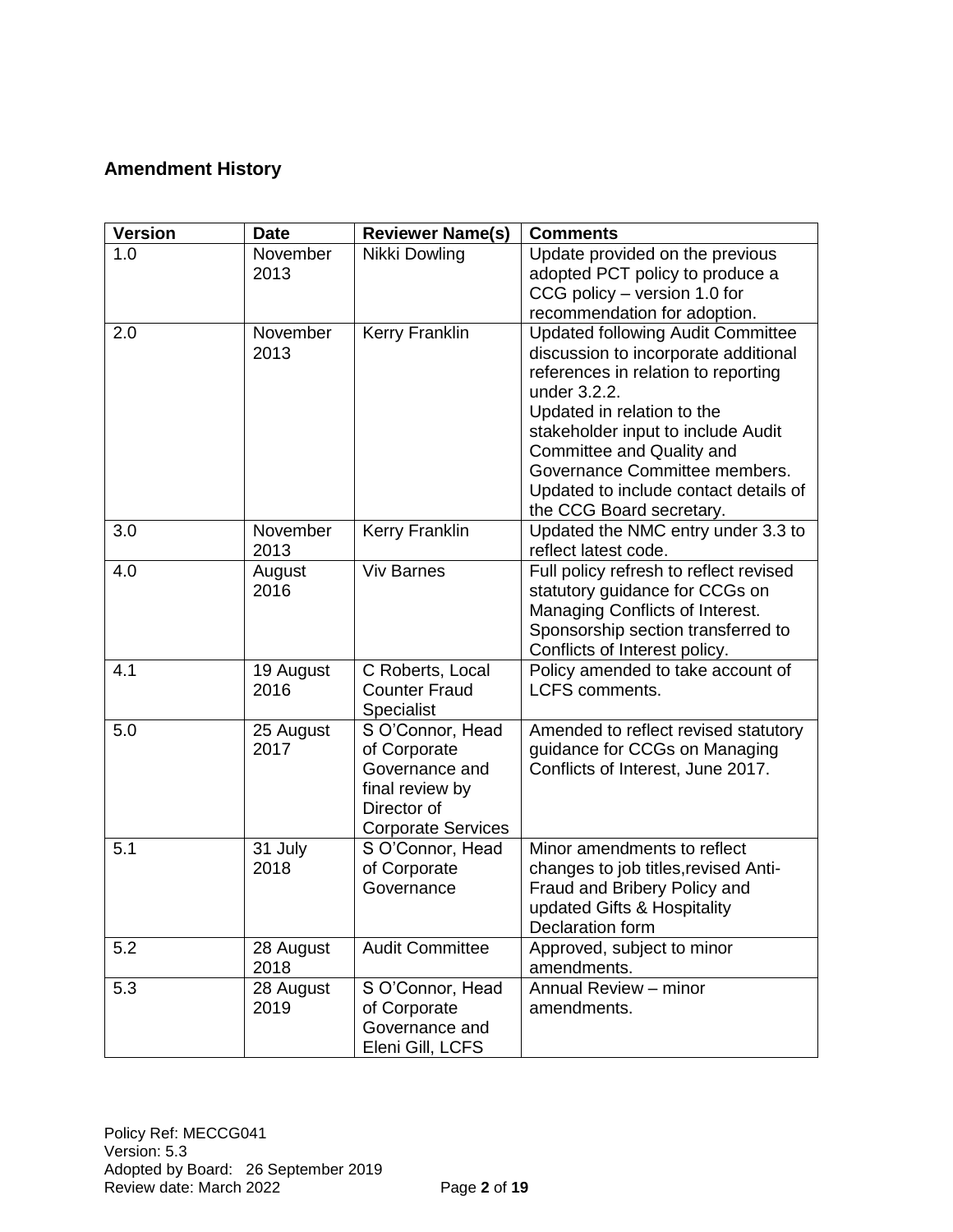# **Contents Page**

| <b>Item</b> | <b>Subject</b>                                             | <b>Page Number</b> |
|-------------|------------------------------------------------------------|--------------------|
| 1.          | <b>Purpose</b>                                             | 4                  |
| 2.          | <b>Policy Statement</b>                                    | 4                  |
| 3.          | <b>Scope</b>                                               | 4                  |
| 4.          | <b>Legal Framework</b>                                     | 5                  |
| 5.          | <b>Roles and Responsibilities</b>                          | 6                  |
| 6.          | <b>Gifts and Hospitality: Refusal and Acceptance</b>       | 8                  |
| 7.          | <b>Register of Gifts and Hospitality</b>                   | 10                 |
| 8.          | <b>Raising Concerns or Breaches</b>                        | 11                 |
| 9.          | <b>Fraud and Corruption</b>                                | 12                 |
| 10.         | <b>Associated Polices and Guidance</b>                     | 13                 |
| 11.         | <b>Training</b>                                            | 13                 |
| 12.         | <b>Monitoring of Compliance and Effectiveness</b>          | 13                 |
| 13.         | <b>Review of Policy</b>                                    | 14                 |
| 14.         | <b>Appendices</b>                                          | 14                 |
|             | Appendix 1 - Gifts and Hospitality Declaration Form        | 15                 |
|             | Appendix 2 – Register of Gifts and Hospitality<br>template | 19                 |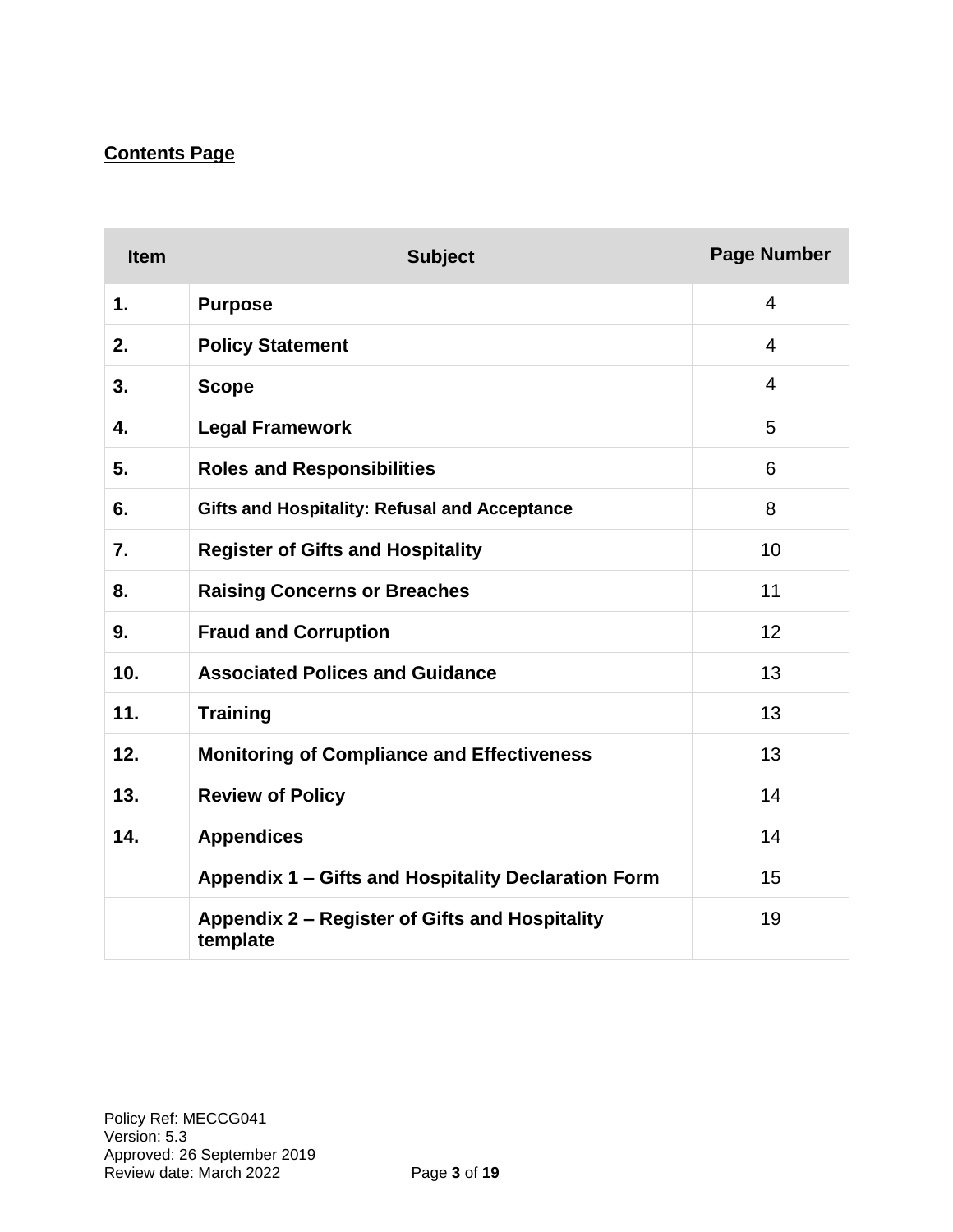### **1. Purpose**

1.1 The purpose of this policy is to provide guidance to CCG Board and Committee members, staff and GPs from member practices, or practice staff, who perform a CCG role or are involved in CCG business, on the action that should be taken in the event that they are offered gifts and/or hospitality. There is a limited set of exceptions and this policy sets out the standards and procedures that staff should follow to protect both them and the organisation

### **2. Policy Statement**

- 2.1 This policy supports a culture of openness and transparency in the CCG's business transactions. The policy should be read in conjunction with the following documents, which also set out generic guidelines and responsibilities for NHS organisations in relation to gifts and hospitality:
	- The national guidance contained in HSG 93(5) Standards of Business Conduct for NHS Staff
	- Standing Orders, Reservation and Delegation of Powers and Standing Financial **Instructions**
	- Code of Conduct for NHS Managers [http://www.nhsemployers.org/~/media/Employers/Documents/Recruit/Code\\_of\\_](http://www.nhsemployers.org/~/media/Employers/Documents/Recruit/Code_of_conduct_for_NHS_managers_2002.pdf) [conduct\\_for\\_NHS\\_managers\\_2002.pdf](http://www.nhsemployers.org/~/media/Employers/Documents/Recruit/Code_of_conduct_for_NHS_managers_2002.pdf)
	- Commercial Sponsorship Ethical Standards For The NHS
	- The Bribery Act 2010
	- The Association of the British Pharmaceutical Industry (ABPI) Code of Professional Conduct relating to hospitality/gifts from pharmaceutical/external industry.
	- Principles of Public Life drawn up by the Nolan Committee [https://www.gov.uk/government/publications/the-7-principles-of-public-life/the-7](https://www.gov.uk/government/publications/the-7-principles-of-public-life/the-7-principles-of-public-life--2) [principles-of-public-life--2](https://www.gov.uk/government/publications/the-7-principles-of-public-life/the-7-principles-of-public-life--2)  Revised statutory guidance for CCGs on Managing Conflicts of Interest June 2017 [https://www.england.nhs.uk/wp-content/uploads/2017/06/revised-ccg-coi](https://www.england.nhs.uk/wp-content/uploads/2017/06/revised-ccg-coi-guidance-jul-17.pdf)[guidance-jul-17.pdf](https://www.england.nhs.uk/wp-content/uploads/2017/06/revised-ccg-coi-guidance-jul-17.pdf)

### **3. Scope**

3.1 The policy applies to all employees of the CCG and any staff who are seconded to the CCG, members of the Mid and South Essex CCG Joint Commissioning Team who are employed by Mid Essex CCG, contract and agency staff and any other individual working on CCG premises, or working on behalf of the CCG, including GPs and other staff within CCG member practices in connection with a CCG role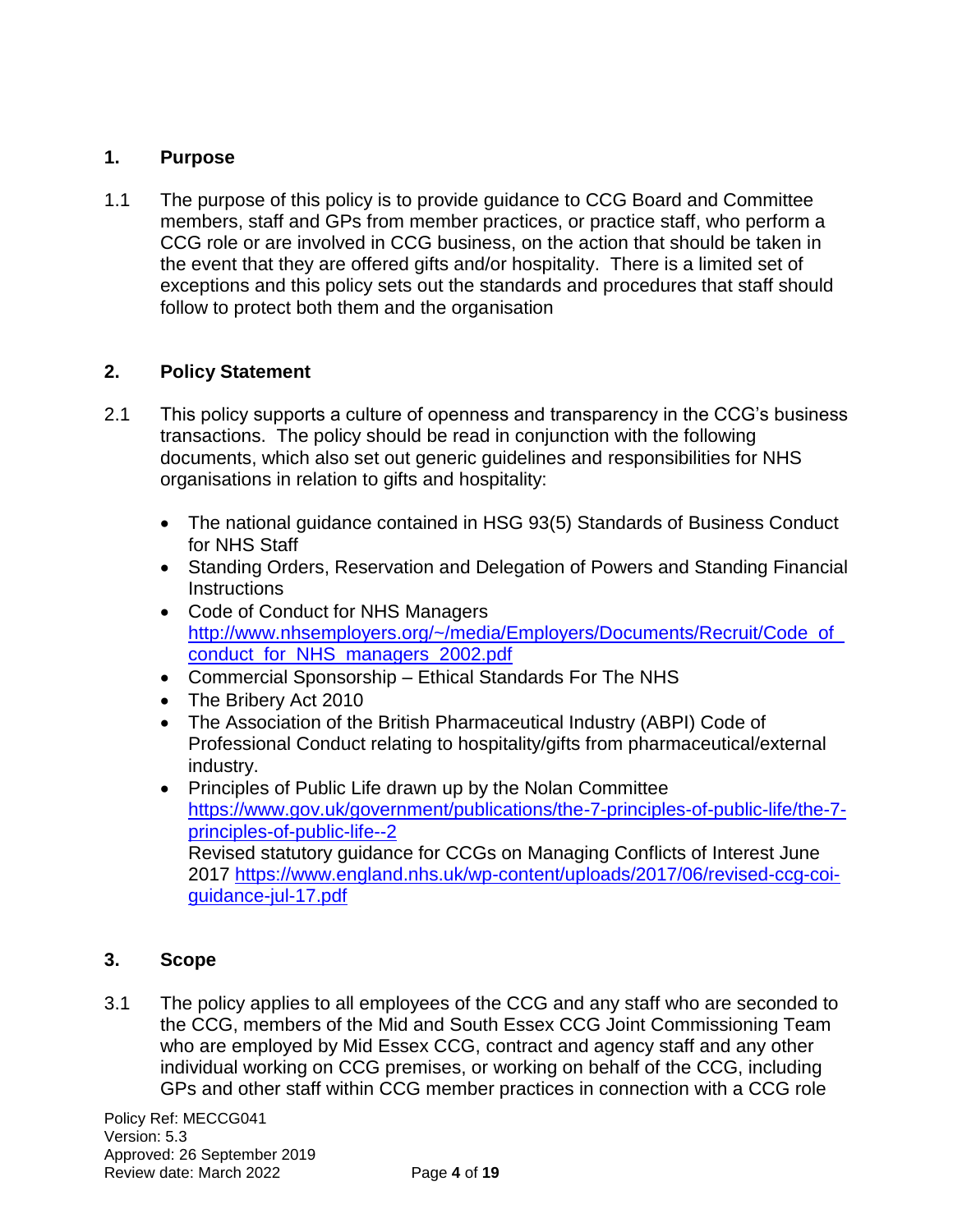they may have, or their involvement with the CCG

- 3.2 The policy also applies to members of the Board and its Committees.
- 3.3 Staff employed by the CCG, and GPs from member practices, should also refer to their respective professional codes of conduct relating to the acceptance of gifts and hospitality.
- 3.4 A breach of this policy may lead to formal disciplinary action, which may include dismissal. A breach of the Bribery Act 2010 could lead to legal action being taken.

### **4. Legal Framework**

4.1 The Bribery Act 2010 came into effect on 1 July 2011 and its provisions apply to all MECCG business.

The Act strengthens previous UK anti-bribery legislation and creates an offence which can be committed by organisations which fail to have adequate provisions in place to prevent bribery from occurring.

Bribery involves offering, promising or giving a payment or benefit in order to influence someone's decision or action. This can take the form of 'a financial or other advantage' – it does not have to be cash. Offering and requesting constitutes an offence – it does not have to be paid. It does not have to go directly to the person being influenced – it can be a donation to a chosen organisation. It does not have to be substantial – there is no materiality threshold in the Act.

In addition to the corporate offence, there are three offences which individuals could be found guilty of.

|            | <b>Section</b>                                      | <b>Offence</b>       | <b>Detail</b>                                                                                                             | <b>Sanction</b>                                                                   |
|------------|-----------------------------------------------------|----------------------|---------------------------------------------------------------------------------------------------------------------------|-----------------------------------------------------------------------------------|
|            | Section 1<br>person                                 | Bribing another      | Offering, promising or<br>giving a bribe in the<br>UK or abroad, in the<br>public or private<br>sector.                   | Individuals could<br>face a 10 year<br>prison sentence<br>and unlimited<br>fines. |
| ndividuals | Section 2                                           | Receiving a<br>bribe | Requesting, agreeing<br>to receive or accepting<br>of a bribe in the UK or<br>abroad, in the public<br>or private sector. |                                                                                   |
|            | Section 6<br>Bribery of foreign<br>public officials |                      | Bribery of a foreign<br>public official in order<br>to obtain or retain                                                   |                                                                                   |

A summary of the offences is as follows: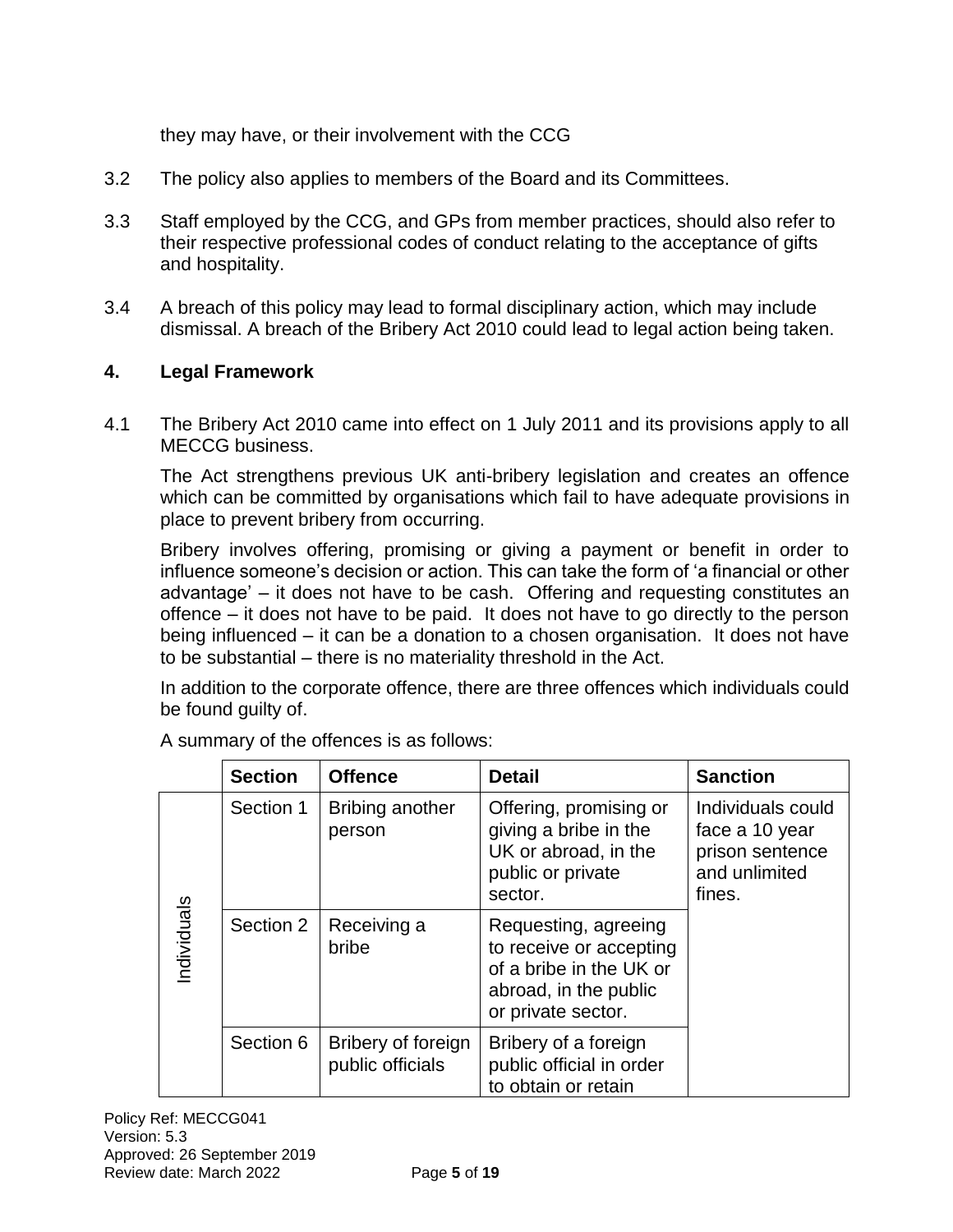|                      | <b>Section</b> | <b>Offence</b>                       | <b>Detail</b>                                                                                                                                                                | <b>Sanction</b>                                                                                       |
|----------------------|----------------|--------------------------------------|------------------------------------------------------------------------------------------------------------------------------------------------------------------------------|-------------------------------------------------------------------------------------------------------|
|                      |                |                                      | business.                                                                                                                                                                    |                                                                                                       |
| <b>Organisations</b> | Section 7      | <b>Failure to</b><br>prevent bribery | Failure by an<br>organisation to<br>prevent a bribe being<br>paid by those who<br>perform services for,<br>or on behalf of the<br>organisation<br>("associated<br>persons"). | Organisations<br>could face<br>unlimited fines<br>and reputational<br>damage could be<br>significant. |

5.2 In certain circumstances, these offences could be committed as a result of a gift being accepted by a friend or relative as well as by a member of staff.

### **5. Roles and Responsibilities**

#### Accountable Officer

.

5.1 The Accountable Officer has overall accountability and responsibility for implementation of this policy.

### Executive Directors

- 5.2 Executive Directors must ensure that staff within their directorate are made aware of and implement the provisions set out within the policy, in particular:
	- Ensuring all employees are aware of their responsibilities, the law and the CCG's policy on acceptance of Gifts and Hospitality.
	- Ensuring that breaches of policy are dealt with in a fair and consistent manner.

#### Director of Governance and Performance/Head of Corporate Governance

- 5.3 The Director of Governance & Performance, assisted by the Head of Corporate Governance, is responsible for:
	- The day-to day management of gifts and hospitality and queries;
	- Maintaining the CCG's register(s) of gifts and hospitality;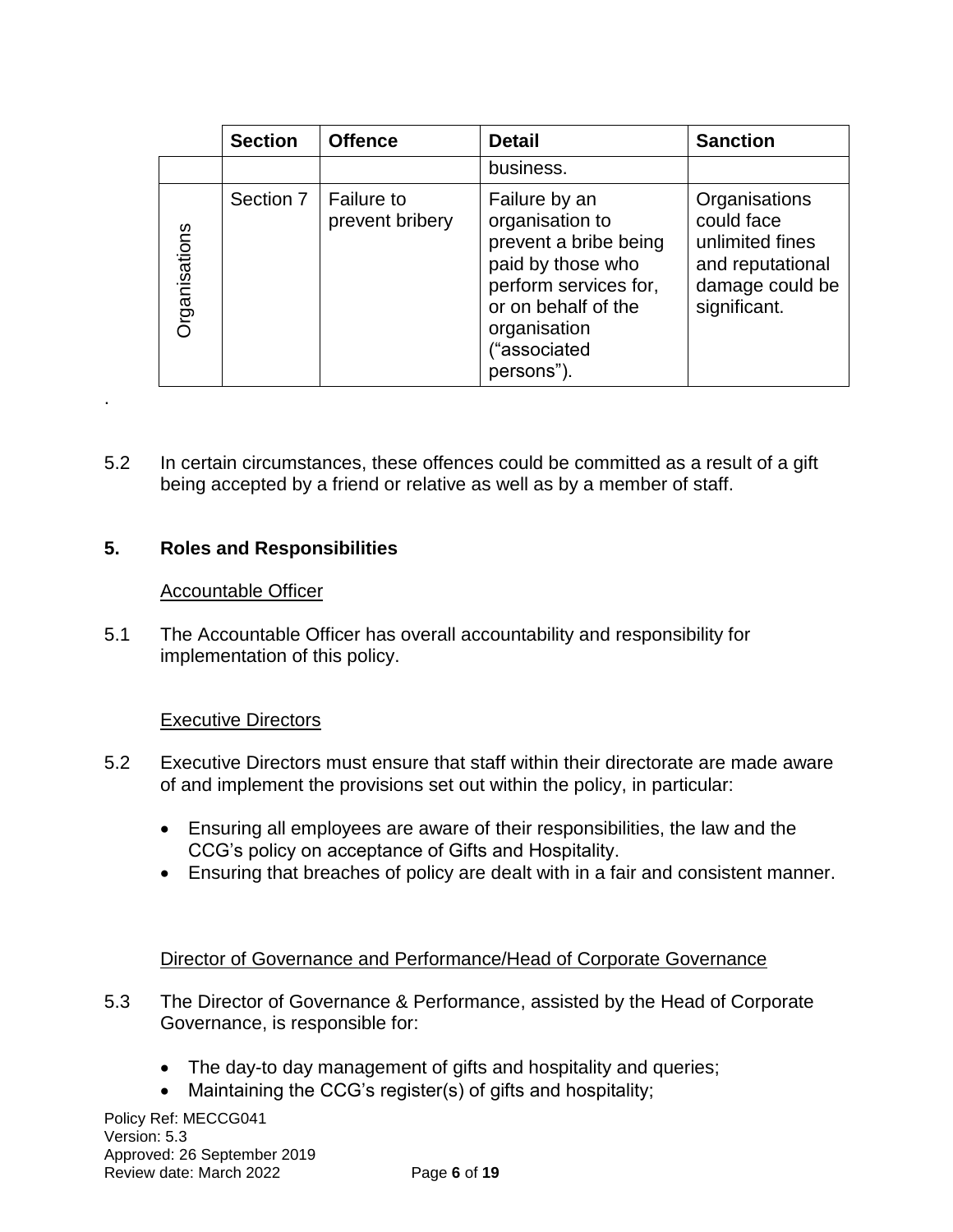- Providing advice, support, and guidance on how offers of gifts and hospitality should be managed;
- Prior approval of hospitality in excess of the limitations referred to in this policy where there are rare and exceptional circumstances for acceptance; and
- Ensuring that appropriate administrative processes are put in place.

### Audit Committee Chair

5.4 The Audit Committee Chair, as the CCG's Conflict of Interest Guardian, will act as a conduit for any individuals who have concerns in relation to this policy and provide support and advice on its application.

#### Employees

- 5.5 All staff are responsible for:
	- Following the policy.
	- Declaring any offer and/or receipt of gifts or hospitality covered within the confines of this policy.
	- Reporting any concerns they may have in relation to potential or actual breaches of this policy.

#### 5.6 GPs of Member Practices and Practice Staff

CCG member practices have a contractual responsibility to maintain a register of any gifts received of a value of £100 or more and to make a copy of the register available to the CCG on request. However individual GPs or practice staff who work for the CCG or are members of its Board or committees are expected to comply with the requirements of this policy in respect of any offers of gifts or hospitality that are, or may be, connected to their CCG role or involvement with the CCG.

### 5.7 Local Counter Fraud Specialist

The CCG's Local Counter Fraud Specialist (LCFS) is responsible for investigating allegations of Fraud and Bribery at the CCG. If fraud and /or corruption are suspected, the matter must be reported immediately to the CCG's Local Counter Fraud Specialist (LCFS) or the Chief Finance Officer immediately, unless the LCFS or the Chief Finance Officer is implicated. If that is the case, they should report it to the NHS Fraud and Corruption Reporting Line (FCRL) on freephone 0800 028 4060 or at [https://cfa.nhs.uk/home,](https://cfa.nhs.uk/home) who will decide on the action to be taken. Any suspected fraud or bribery can also be reported to NHS Protect using the NHS Fraud and Corruption Reporting Line on 08000284060 or by filling in an online form at<https://cfa.nhs.uk/reportfraud>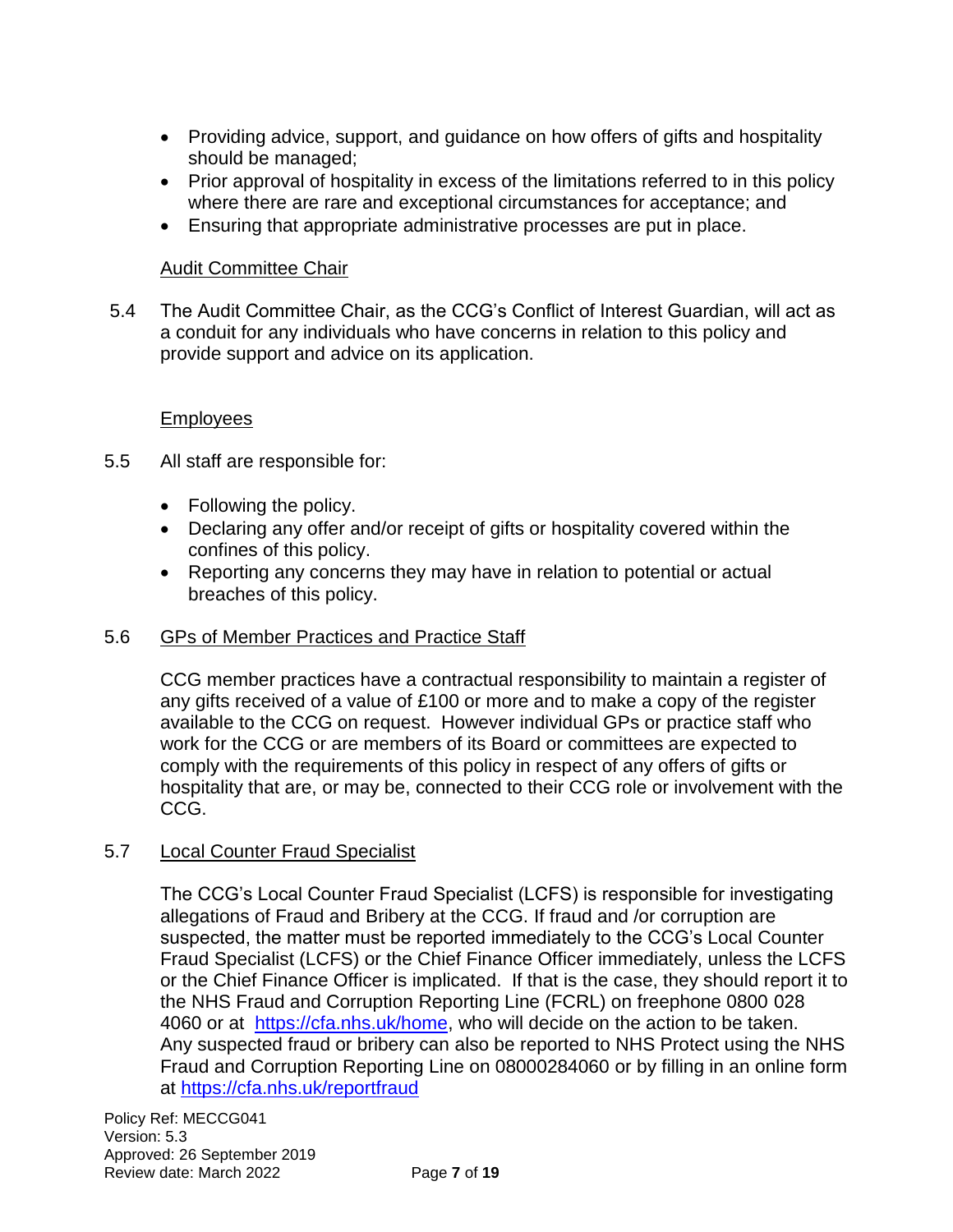## **6. Gifts and Hospitality: Refusal and Acceptance**

#### 6.1 Gifts and Hospitality - Refusal

6.1.1 A 'gift' is defined as any item of cash or goods, or any service, which is provided for personal benefit, free of charge or at less than its commercial value.

6.1.2 CCG staff should not ask for any gifts. CCG staff should also not accept any unsolicited offers of gifts or hospitality that may affect, or be seen to affect, their professional judgement.

6.1.3 All offers of gifts must be refused where they are made by suppliers or contractors linked (currently or prospectively) to the CCG's business. The exception is low cost branded promotional aids may be accepted and not declared where they are under the value of the common industry standard of £6.

6.1.4 Offers of any of the following must be refused under all circumstances:

- Cash or cash equivalents (including but not limited to vouchers, tokens, cryptocurrency, offers of remuneration to attend meetings whilst in a capacity working for or representing the CCG) whatever their value and whatever their source
- Alcohol, tobacco and tobacco products;
- Hospitality of a value above £75 unless (in exceptional circumstances) senior approval is given (a clear reason should be recorded on the gifts & hospitality register as to why it was permissible to accept)

6.15 All offers of gifts and hospitality falling within the above criteria, must be declared to the Head of Corporate Governance for recording in the register of gifts and hospitality.

#### 6.2 Other Gifts or Offers of Gifts

6.2.1 Items of low value such as diaries, calendars, stationery and other gifts acquired from meetings, events or conferences and modest gifts such as flowers and small tokens of appreciation from patients, families and members of the public to staff for work well done may be accepted where the notional value is under £50. These gifts do not have to be declared.

6.2.2 Gifts valued at over £50 should be treated with caution and only be accepted on behalf of the CCG (i.e. to contribute towards a team event or providing gifts for an organisational raffle) not in a personal capacity and must be declared.

6.2.3 If the actual value of a gift is unknown, a common sense approach should be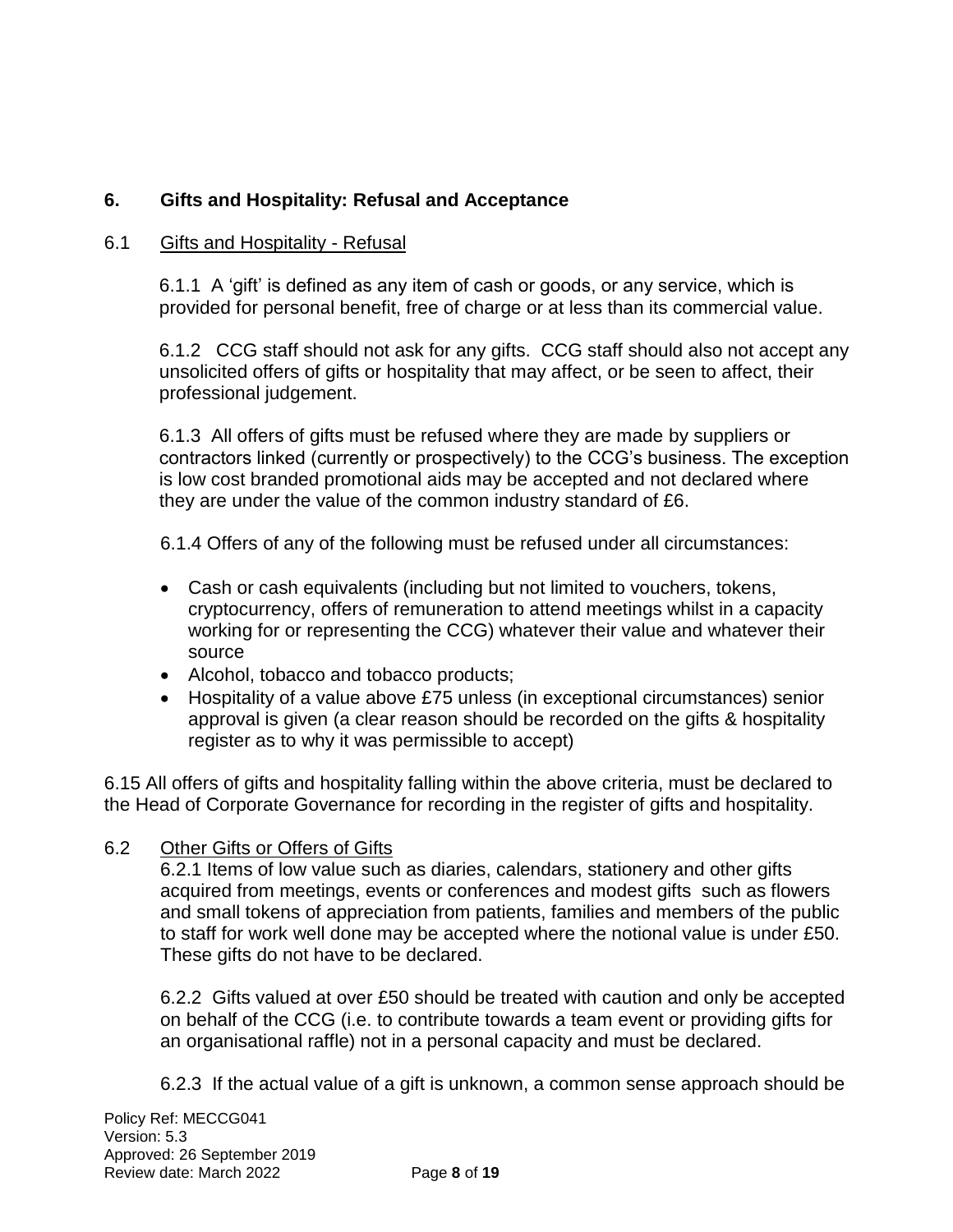applied to the valuing of such gifts, by using an estimated amount that a reasonable person would make as to its value. Multiple gifts from the same source over a twelve month period should be treated in the same way as single gifts over £50 where the cumulative value exceeds £50.

6.2.4 Gifts offered from other sources should be politely declined if accepting them might give rise to perceptions of bias or favouritism, and a common sense approach should be adopted as to whether or not this is the case. All such gifts should be declared to a Line Manager, or the Head of Corporate Governance, who will recommend refusal or acceptance.

6.2.5 If refusal of a gift is recommended, then arrangements should be made for the gift to be politely declined (if offer is made in advance) or returned (if an unsolicited gift is received), at the earliest opportunity with an appropriate explanation. An unsolicited gift might include an item with an estimated value of more than £6 received in the post without any prior notification.

6.2.6 Regardless of whether the gift/offer of gift is refused or accepted, staff/Office Holders must submit a declaration to the Head of Corporate Governance for inclusion in the Gifts and Hospitality Register. This form can be found at **Appendix 1**.

#### 6.3 Hospitality/Offers of Hospitality, including Travel & Accommodation

6.3.1 A blanket ban on accepting or providing hospitality is neither practical nor desirable from a business point of view. However, individuals should be able to demonstrate that the acceptance or provision of hospitality would benefit the NHS or CCG and, if any doubt, should contact the Director of Governance and Performance/Head of Corporate Governance for advice.

6.3.2 Hospitality means offers of meals, refreshments, travel, accommodation and other expenses in relation to attendance at meetings, conferences, education/training or other events.

6.3.3 CCG staff, or others working on behalf of the CCG, should not ask for, or accept, hospitality that may affect, or be seen to affect their professional judgement. Hospitality must only be accepted when there is a legitimate business reason and it is proportionate to the nature and purpose of the event.

6.3.4 Modest hospitality, under the value of £25, provided in normal and reasonable circumstances may be acceptable, although it should be on a similar scale to that which the CCG might offer in similar circumstances (e.g. tea, coffee, light refreshments at meetings). A common sense approach should be adopted as to whether hospitality offered is modest or not. Hospitality of this nature does not need to be declared nor recorded on the register, unless it is offered by suppliers or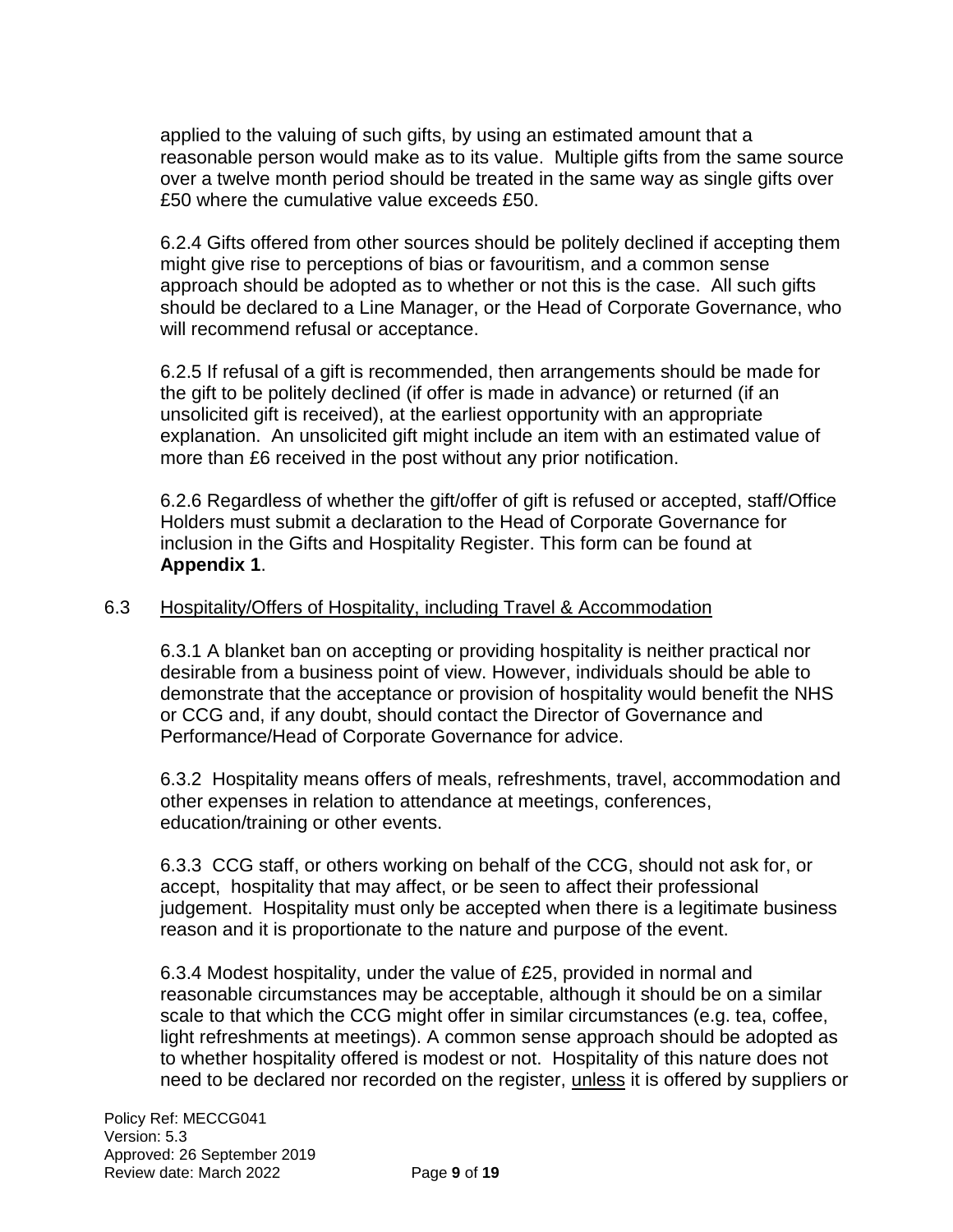contractors linked (currently or prospectively) to the CCG's business.

6.3.5 With the exception of the modest hospitality referred to in paragraph 6.3.4, all offers of hospitality of a value between £25 and £75 may be accepted but must be declared to the Head of Corporate Governance. The receiver should seek evidence to retain that the value of the hospitality is under £75. If in any doubt, the receiver must declare the offer.

6.3.6 If hospitality over £75 is offered arrangements should be made for the hospitality to be refused at the earliest opportunity with an appropriate explanation, subject to exceptional circumstances and senior approval of acceptance as per paragraphs 6.1.4 above and 6.3.8 below

6.3.7 Regardless of whether hospitality over £25 is refused or accepted, staff/Office Holders must submit a declaration to the Head of Corporate Governance for inclusion in the Gifts and Hospitality Register (**Appendix 1**).

6.3.8 There may be some rare and exceptional circumstances where the limitations on accepting hospitality referred to in this policy may be contemplated. Express prior approval should be sought from a senior member of the CCG (e.g. Director of Governance and Performance) before accepting such offers, and the reasons for acceptance should be recorded in the CCG's register of gifts and hospitality. Hospitality of this nature should be declared to the Head of Corporate Governance and recorded on the register, whether accepted or not. In addition, particular caution should be exercised where hospitality is offered by suppliers or contractors linked (currently or prospectively) to the CCG's business. Offers of this nature can be accepted if they are modest and reasonable but advice should always be sought from a senior member of the CCG (e.g. the CCG governance lead or equivalent) as there may be particular sensitivities, for example if a contract re-tender is imminent. All offers of hospitality from actual or prospective suppliers or contractors (whether or not accepted) should be declared and recorded.

### **7. Register of Gifts and Hospitality**

- 7.1 The Register of Gifts and Hospitality is maintained by the Head of Corporate Governance and will, as a minimum, contain the following information:
	- Recipient's name;
	- Current position(s) held by the individual (within the CCG);
	- Date of offer
	- Date of receipt:
	- Details of the gifts of hospitality
	- The estimated value of the gifts or hospitality
	- Details of the supplier/offeror (e.g. their name, contact details and the nature of

Policy Ref: MECCG041 Version: 5.3 Approved: 26 September 2019 Review date: March 2022 Page **10** of **19**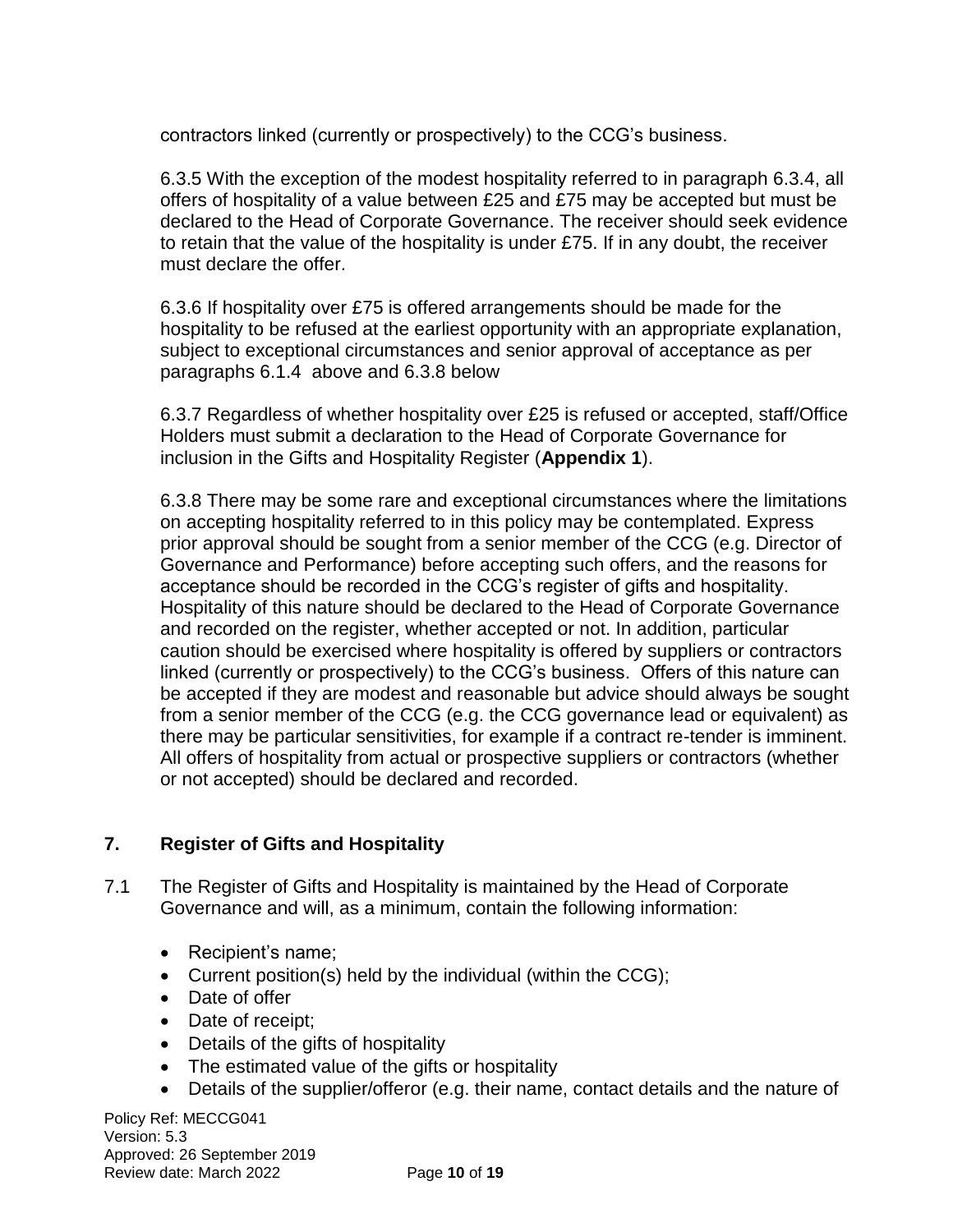their business);

- Details of previous gifts and hospitality offered or accepted by this offeror/ supplier;
- Details of the officer reviewing/approving the declaration made and date;
- Whether the offer was accepted or not; and
- Reasons for accepting or declining the offer.
- 7.2 The template for recording declarations of interest is attached at **Appendix 2**.
- 7.3 The CCG will publish its Register of Gifts and Hospitality on its website and within its Annual Report and Annual Governance Statement.

### **8. Raising Concerns or Breaches**

- 8.1 It is the duty of every CCG employee, governing body member, committee or sub-committee member and GP practice member to speak up about genuine concerns in relation to the administration of the CCG's policy on gifts and hospitality and to report these concerns. These individuals should not ignore their suspicions or investigate themselves, but rather speak to the designated CCG point of contact for these matters.
- 8.2 Anyone who wishes to report a suspected or known breach of the policy, who is not an employee or worker of the CCG, should also ensure that they comply with their own organisation's whistleblowing policy, since most such policies should provide protection against detriment or dismissal.
- 8.3 Often a concern can be easily resolved upon raising it formally or informally with someone such as a line manager. However, if this does not resolve matters, or the individual does not feel able to raise it with them, the designated CCG point of contact for these matters in the first instance is the CCG's Head of Corporate Governance (Tel.01245 398731 or email: sara.oconnor@nhs.net ).
- 8.4 If the individual still remains concerned after this, s/he can contact:
	- The CCG's Director of Governance and Performance, who is also the Executive Director for Whistleblowing, (Tel. 01245 398139, or email: viv.barnes@nhs.net).
	- The CCG's Conflicts of Interests Guardian (Lay Member for Governance, John Gilham) - tel. 07710 206001 or e-mail: [john.gilham@nhs.net.](mailto:john.gilham@nhs.net)
	- The CCG's Local Counter Fraud Specialist, Eleni Gill, [eleni.gill@nhs.net](mailto:eleni.gill@nhs.net) Mobile: 07827 308906.
	- Providers, patients and other third parties can also make a complaint to NHS Improvement in relation to a commissioner's conduct under the NHS (Procurement Patient Choice and Competition (No.2) Regulations 2013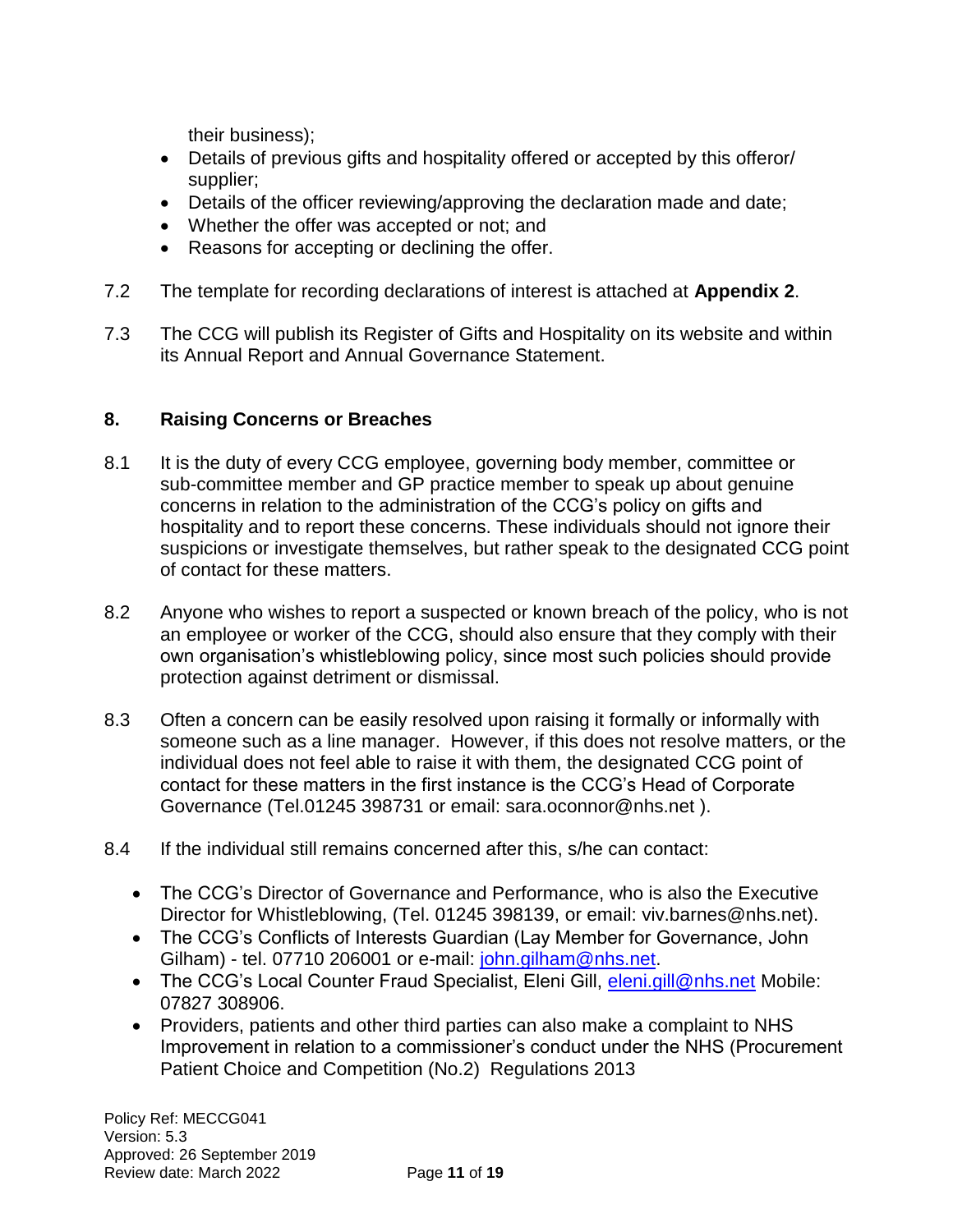- 8.5 On receipt, the concern will be recorded and acknowledged within two working days. The central record will record the date the concern was received, whether you have requested confidentiality, a summary of the concerns and dates when updates or feedback have been provided.
- 8.6 Where a concern cannot be resolved quickly, for example by discussion with a line manager, a proportionate investigation will be undertaken using someone suitably independent (usually from a different part of the organisation) and properly trained.
- 8.7 It may be decided that the concern would be better looked at under another process, for example, the CCG's disciplinary policy, in which case the individual who raised the concern will be notified.
- 8.8 The individual who raised the concern will be informed how long the investigation is expected to take and kept up to date with its progress. Wherever possible, the full investigation report will be made available to the individual who raised the concern (while respecting the confidentiality of others).
- 8.9 Where it is determined that an individual has failed to disclose any relevant gifts/hospitality or has otherwise breached the CCG's rules and policies relating to the receipt of gifts and hospitality, will be subject to disciplinary action. CCG staff, governing body and committee members in particular should be aware that the outcomes of such action may, if appropriate, result in the termination of their employment or position with the CCG.
- 8.10 Statutorily regulated healthcare professionals who work for, or are engaged by, the CCG are under professional duties imposed by their relevant regulator to act appropriately with regard to gifts and hospitality. The CCG will report statutorily regulated healthcare professionals to their regulator if they believe that they have acted improperly, so that these concerns can be investigated. Statutorily regulated healthcare professionals should be made aware that the consequences for inappropriate action could include fitness to practise proceedings being brought against them, and that they could, if appropriate, be struck off by their professional regulator as a result.
- 8.11 Anonymised details of confirmed breaches of the Gifts and Hospitality policy will be published by the Head of Corporate Governance on the CCG's website, for the purposes of learning and development, and reported to NHS England.

### **9. Fraud and Corruption**

9.1 If fraud and /or corruption are suspected, the matter must be reported immediately to the CCG's Local Counter Fraud Specialist or the Chief Finance Officer, as per the local Anti-fraud, Bribery and Corruption policy (Policy Ref MECCG008), or via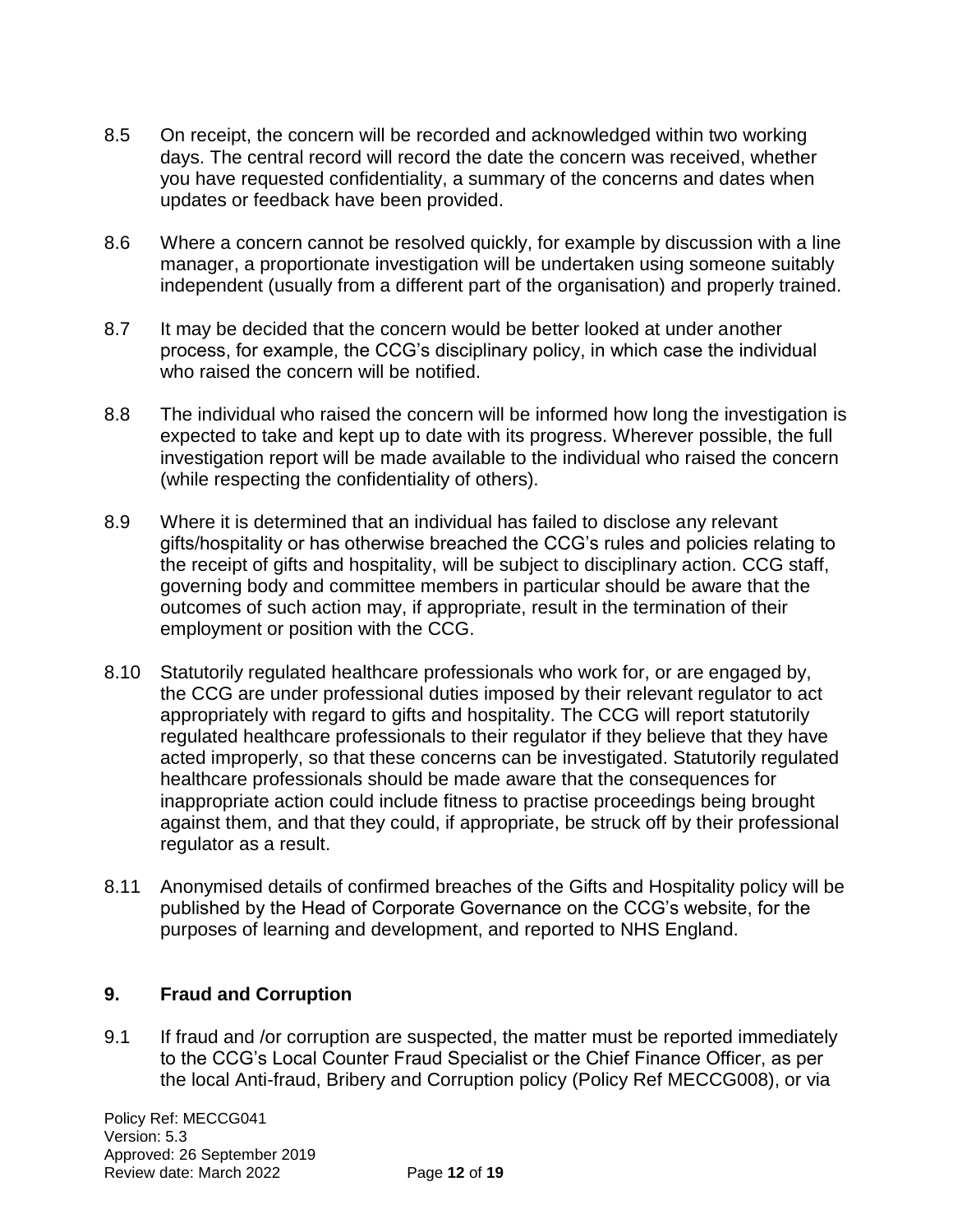the NHS Counter Fraud Hotline (Tel: 0800 028 40 60 or on-line at https://cfa.nhs.uk/reportfraud).

### **10. Associated Policies and Guidance**

- CCG Constitution (particularly Standing Orders and Standing Financial Instructions)
- Managing Conflicts of Interest: Statutory Guidance for CCGs [https://www.england.nhs.uk/commissioning/wp](https://www.england.nhs.uk/commissioning/wp-content/uploads/sites/12/2016/06/revsd-coi-guidance-june16.pdf)[content/uploads/sites/12/2016/06/revsd-coi-guidance-june16.pdf](https://www.england.nhs.uk/commissioning/wp-content/uploads/sites/12/2016/06/revsd-coi-guidance-june16.pdf)
- Conflicts of Interest Policy (MECCG003) [http://midessexccg.nhs.uk/about](http://midessexccg.nhs.uk/about-us/the-library/policy-library/1788-meccg003-conflicts-of-interest-policy-v5-6/file)[us/the-library/policy-library/1788-meccg003-conflicts-of-interest-policy-v5-6/file](http://midessexccg.nhs.uk/about-us/the-library/policy-library/1788-meccg003-conflicts-of-interest-policy-v5-6/file)
- Anti-Fraud and Bribery Policy (MECCG008) [http://midessexccg.nhs.uk/about-us/the-library/policy-library/1796-meccg008](http://midessexccg.nhs.uk/about-us/the-library/policy-library/1796-meccg008-anti-fraud-and-bribery-policy-v3/file) [anti-fraud-and-bribery-policy-v3/file](http://midessexccg.nhs.uk/about-us/the-library/policy-library/1796-meccg008-anti-fraud-and-bribery-policy-v3/file)
- Whistleblowing Policy (MECCG012) [http://midessexccg.nhs.uk/about-us/the](http://midessexccg.nhs.uk/about-us/the-library/policy-library/1797-meccg012-whistleblowing-policy-1-2/file)[library/policy-library/1797-meccg012-whistleblowing-policy-1-2/file](http://midessexccg.nhs.uk/about-us/the-library/policy-library/1797-meccg012-whistleblowing-policy-1-2/file)
- Procurement Policy (MECCG042) [http://midessexccg.nhs.uk/about-us/the](http://midessexccg.nhs.uk/about-us/the-library/policy-library/1919-meccg042-procurement-policy/file)[library/policy-library/1919-meccg042-procurement-policy/file](http://midessexccg.nhs.uk/about-us/the-library/policy-library/1919-meccg042-procurement-policy/file)
- Standards of Business Conduct Policy (MECCG112) [http://midessexccg.nhs.uk/about-us/the-library/policy-library/1849-meccg112](http://midessexccg.nhs.uk/about-us/the-library/policy-library/1849-meccg112-standards-of-business-conduct-policy/file) [standards-of-business-conduct-policy/file](http://midessexccg.nhs.uk/about-us/the-library/policy-library/1849-meccg112-standards-of-business-conduct-policy/file)
- Close Personal Relations at Work Policy (MECCG122) [http://midessexccg.nhs.uk/about-us/the-library/policy-library/1854-meccg122](http://midessexccg.nhs.uk/about-us/the-library/policy-library/1854-meccg122-personal-relationships-at-work-policy/file) [personal-relationships-at-work-policy/file](http://midessexccg.nhs.uk/about-us/the-library/policy-library/1854-meccg122-personal-relationships-at-work-policy/file)

### **11. Training**

11.1 The CCG will ensure that training is offered to all employees, governing body members, members of CCG committees and sub-committees and practice staff with Involvement in CCG business on the management of gifts and hospitality. This is to ensure staff and others within the CCG understand what conflicts are and how to manage them effectively.

### **12. Monitoring of Compliance and Effectiveness**

12.1 The Director of Governance and Performance will be responsible for monitoring compliance with and the effectiveness of this policy via an annual audit of conflicts of interest management as part of the CCG's internal audit plan.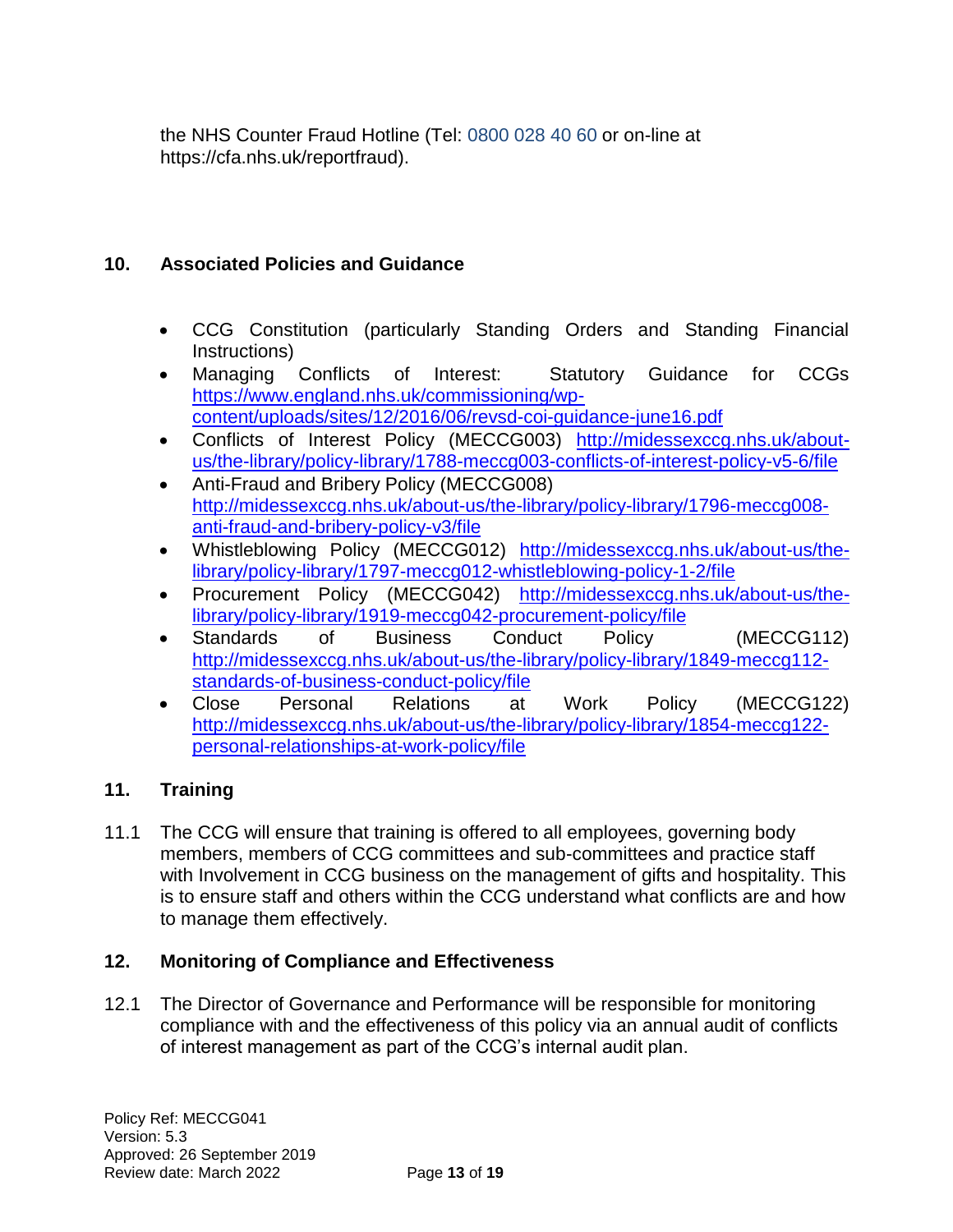### **13. Review of Policy**

13.1 This policy will be reviewed annually.

### **14. Appendices**

Appendix 1: Declaration of Gifts and Hospitality form Appendix 2: Register of Gifts and Hospitality template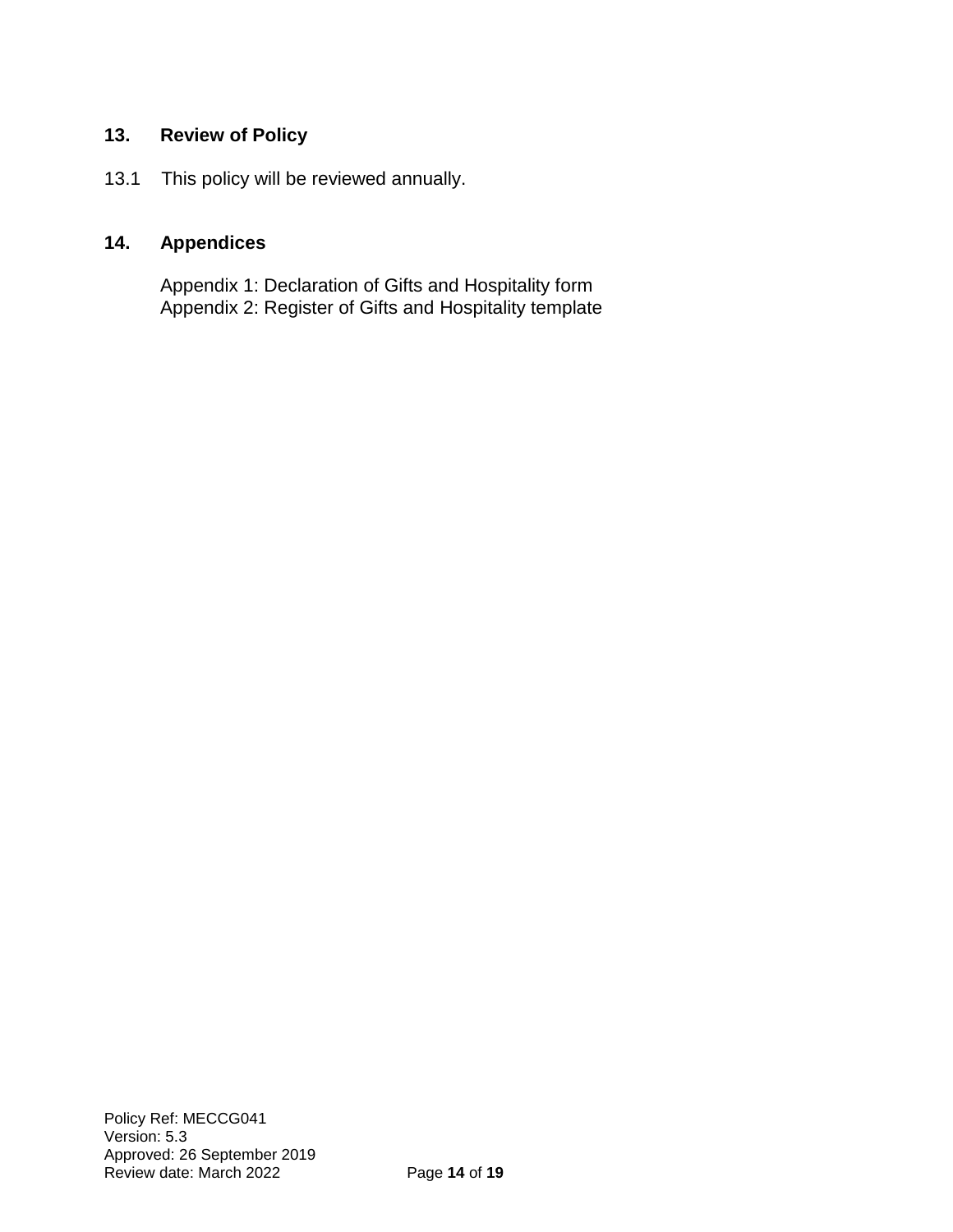#### **Appendix 1: Declarations of gifts and hospitality form**

| Name of member of staff offered gift(s)<br>or hospitality:                                                                              |                                         |                                  |                                                                       |                                                                                                 | <b>Email Address:</b> |                                           |                                          |
|-----------------------------------------------------------------------------------------------------------------------------------------|-----------------------------------------|----------------------------------|-----------------------------------------------------------------------|-------------------------------------------------------------------------------------------------|-----------------------|-------------------------------------------|------------------------------------------|
|                                                                                                                                         |                                         |                                  |                                                                       |                                                                                                 | <b>Tel No:</b>        |                                           |                                          |
| Position within, or relationship with,<br>the CCG (or NHS England in the event<br>of joint committees):                                 |                                         |                                  |                                                                       |                                                                                                 |                       |                                           |                                          |
| GIFT(S) AND/OR HOSPITALITY - please see table below for guidance on what can be accepted or must be refused, and what must be declared. |                                         |                                  |                                                                       |                                                                                                 |                       |                                           |                                          |
| Date of<br>Date of<br>Offer<br><b>Receipt (if</b><br>applicable)                                                                        | Details of Gift /<br><b>Hospitality</b> | <b>Estimated</b><br>Value<br>(E) | Supplier /<br><b>Offeror Name</b><br>and Nature of<br><b>Business</b> | <b>Details of Previous</b><br>Offers or<br><b>Acceptance by this</b><br><b>Offeror/Supplier</b> |                       | <b>Declined</b><br><b>or</b><br>Accepted? | <b>Reason for Accepting or Declining</b> |
|                                                                                                                                         |                                         |                                  |                                                                       |                                                                                                 |                       |                                           |                                          |
|                                                                                                                                         |                                         |                                  |                                                                       |                                                                                                 |                       |                                           |                                          |
| <b>DEVIEW BY UFAB OF SEBVICE</b>                                                                                                        |                                         |                                  |                                                                       |                                                                                                 |                       |                                           |                                          |

| <b>REVIEW BY HEAD OF SERVICE</b>                                                                       |  |
|--------------------------------------------------------------------------------------------------------|--|
| Name and Position of Manager reviewing and signing-off<br>acceptance/rejection of gift or hospitality. |  |
| Reason for recommending acceptance/rejection, where<br>applicable (see guidance below).                |  |
| Signature of Manager                                                                                   |  |
| Date:                                                                                                  |  |

#### Fair Processing Statement

The information submitted will be held by the CCG for personnel or other reasons specified on this form and to comply with the organisation's policies. This information may be held in both manual and electronic form in accordance with the Data Protection Act 1998. Information may be disclosed to third parties in accordance with the Freedom of Information Act 2000 and published in registers that the CCG holds. The Data Protection Officer can be contacted via the CCG's Head of Corporate Governance.

Policy Ref: MECCG041 Version: 5.3 Approved: 26 September 2019 Review date: March 2022 Page **15** of **19**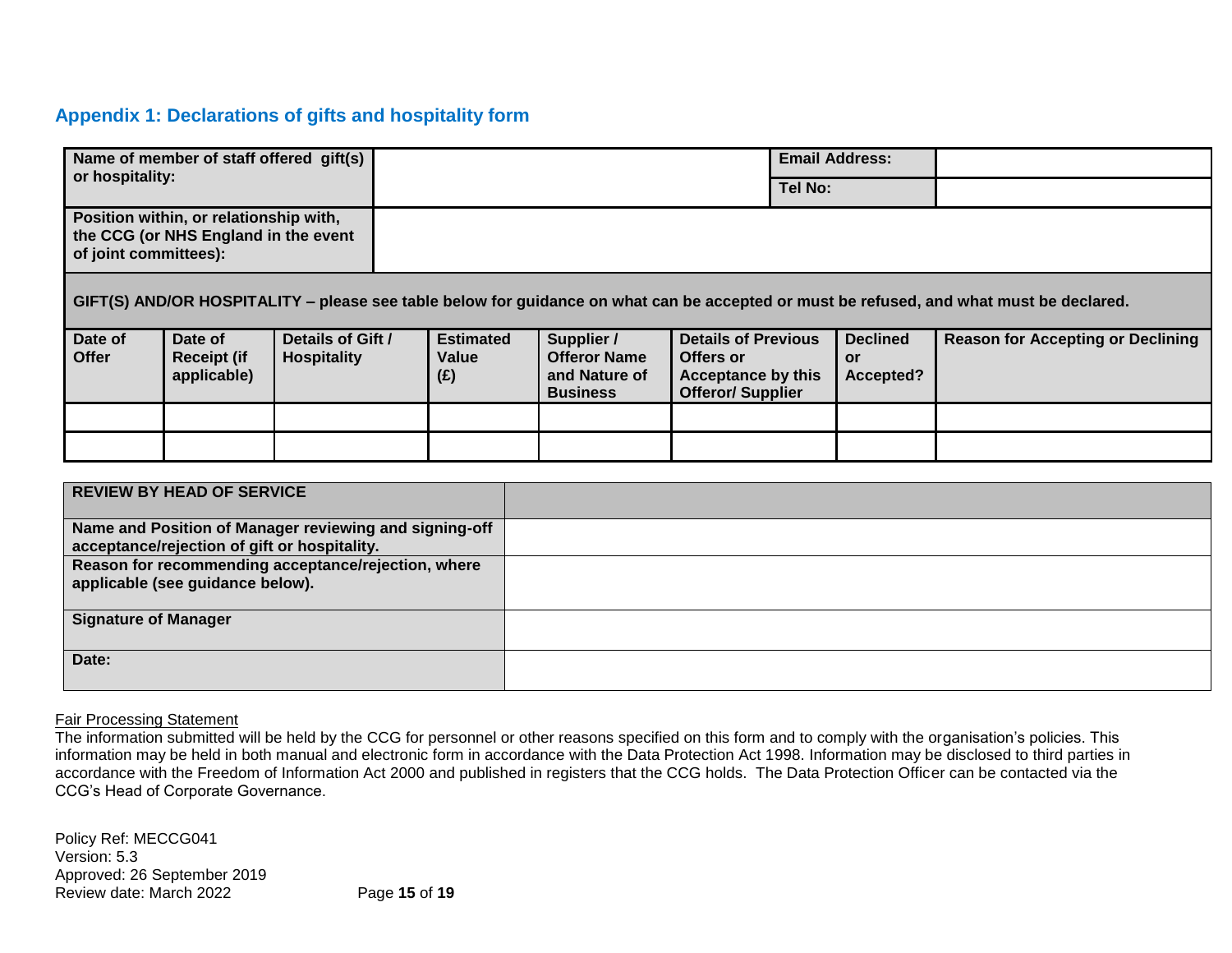I confirm that the information provided above is complete and correct. I acknowledge that any changes in this declaration must be notified to the CCG as soon as practicable and no later than 28 days after I am aware that changes are required. I am aware that if I do not make full, accurate and timely declarations then civil, criminal, professional regulatory or internal disciplinary action may result.

**I do / do not (delete as applicable)** object to this information being included on registers that the CCG holds and publishes on its website. NB: *If you are raising an objection, please give reasons and a decision will be made by the CCG's Conflict of Interests Guardian whether to redact this information from the publicly available register(s).*

| $\sim$ $\sim$ | Date |
|---------------|------|
| Nanan         |      |

Please return completed and signed form to Head of Corporate Governance.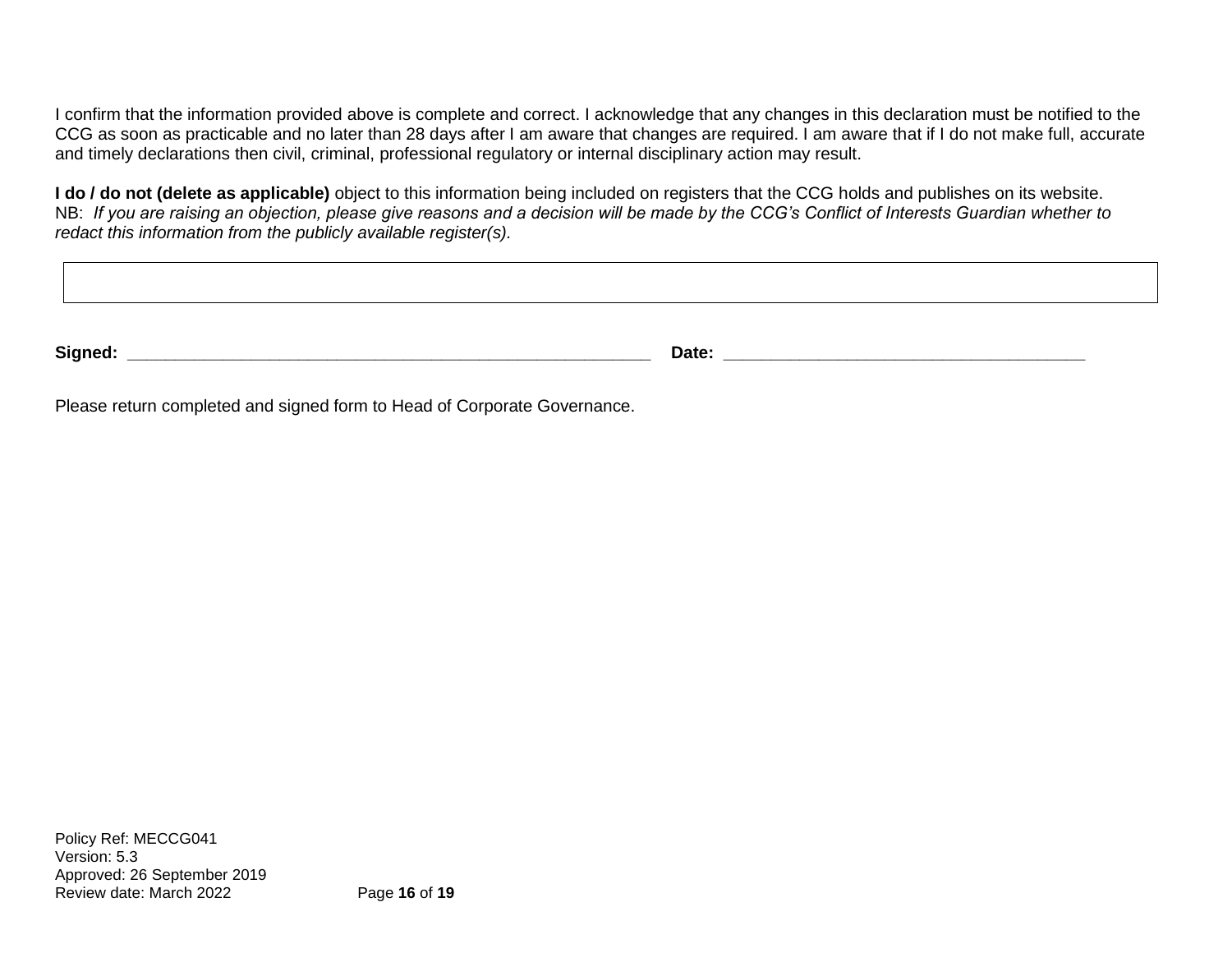### **GUIDANCE ON ACCEPTING, REFUSING AND DECLARING GIFTS & HOSPITALITY**

#### **Gifts**

A 'gift' is defined as any item of cash or goods, or any service, which is provided for personal benefit, free of charge or at less than its commercial value. CCG staff should not ask for any gifts. CCG staff should also not accept any unsolicited offers of gifts or hospitality that may affect, or be seen to affect, their professional judgement. The rules for accepting, refusing and declaring gifts and hospitality are summarised below.

If the actual value of a gift is unknown, a common sense approach should be applied to the valuing of such gifts, by using an estimated amount that a reasonable person would make as to its value. Multiple gifts from the same source over a twelve month period should be treated in the same way as single gifts over £50 where the cumulative value exceeds £50. For further information, please refer to the [Gifts & Hospitality \(G&H\) Policy.](mailto:http://midessexccg.nhs.uk/about-us/the-library/policy-library/corporate-policies)

#### **Hospitality**

'Hospitality' means offers of meals, refreshments, travel, accommodation and other expenses in relation to attendance at meetings, conferences, education/training or other events. CCG staff, or others working on behalf of the CCG, should not ask for, or accept, hospitality that may affect, or be seen to affect their professional judgement. Hospitality must only be accepted when there is a legitimate business reason and it is proportionate to the nature and purpose of the event.

| <b>Relevant</b><br>Paragraph<br>within G&H<br><b>Policy</b> | Types of Gifts and Hospitality and thresholds for acceptance/refusal.                                                                                                                                                                                                                                                                                                 | <b>Accept or</b><br>Refuse?                                           | Must I Declare the<br>Offer/Gift/Hospitality?             |
|-------------------------------------------------------------|-----------------------------------------------------------------------------------------------------------------------------------------------------------------------------------------------------------------------------------------------------------------------------------------------------------------------------------------------------------------------|-----------------------------------------------------------------------|-----------------------------------------------------------|
| 6.1.3                                                       | Gifts made by suppliers or contractors linked (currently or prospectively) to the CCG's<br>business. However, see exception below.                                                                                                                                                                                                                                    | <b>Refuse</b>                                                         | Yes $-$ all such offers<br>must still be declared.        |
| 6.1.3                                                       | Low cost branded promotional aids from suppliers or contractors may be accepted and not<br>declared where they are under the value of a common industry standard of £6.                                                                                                                                                                                               | Acceptable                                                            | <b>No</b>                                                 |
| 6.1.4                                                       | Cash or cash equivalents (including vouchers, tokens, offers of remuneration to attend<br>meetings whilst in a capacity working for or representing the CCG) whatever their value and<br>whatever their source;                                                                                                                                                       | <b>Refuse</b>                                                         | $Yes - all such offers$<br>must still be declared.        |
| $6.1.4$ and<br>6.3.6                                        | Hospitality of a value above £75 unless (in exceptional circumstances) senior approval is<br>given (a clear reason should be recorded on the gifts & hospitality register as to why it was<br>permissible to accept).                                                                                                                                                 | <b>Refuse</b><br>(unless approved<br>in exceptional<br>circumstances) | <b>Yes</b> $-$ all such offers<br>must still be declared. |
| 6.2.1                                                       | Items of low value such as diaries, calendars, stationery and other gifts acquired from<br>meetings, events or conferences and modest gifts such as flowers and small tokens of<br>appreciation from patients, families and members of the public to staff for work well done<br>may be accepted where the notional value is under £50. These gifts do not have to be | Acceptable                                                            | No                                                        |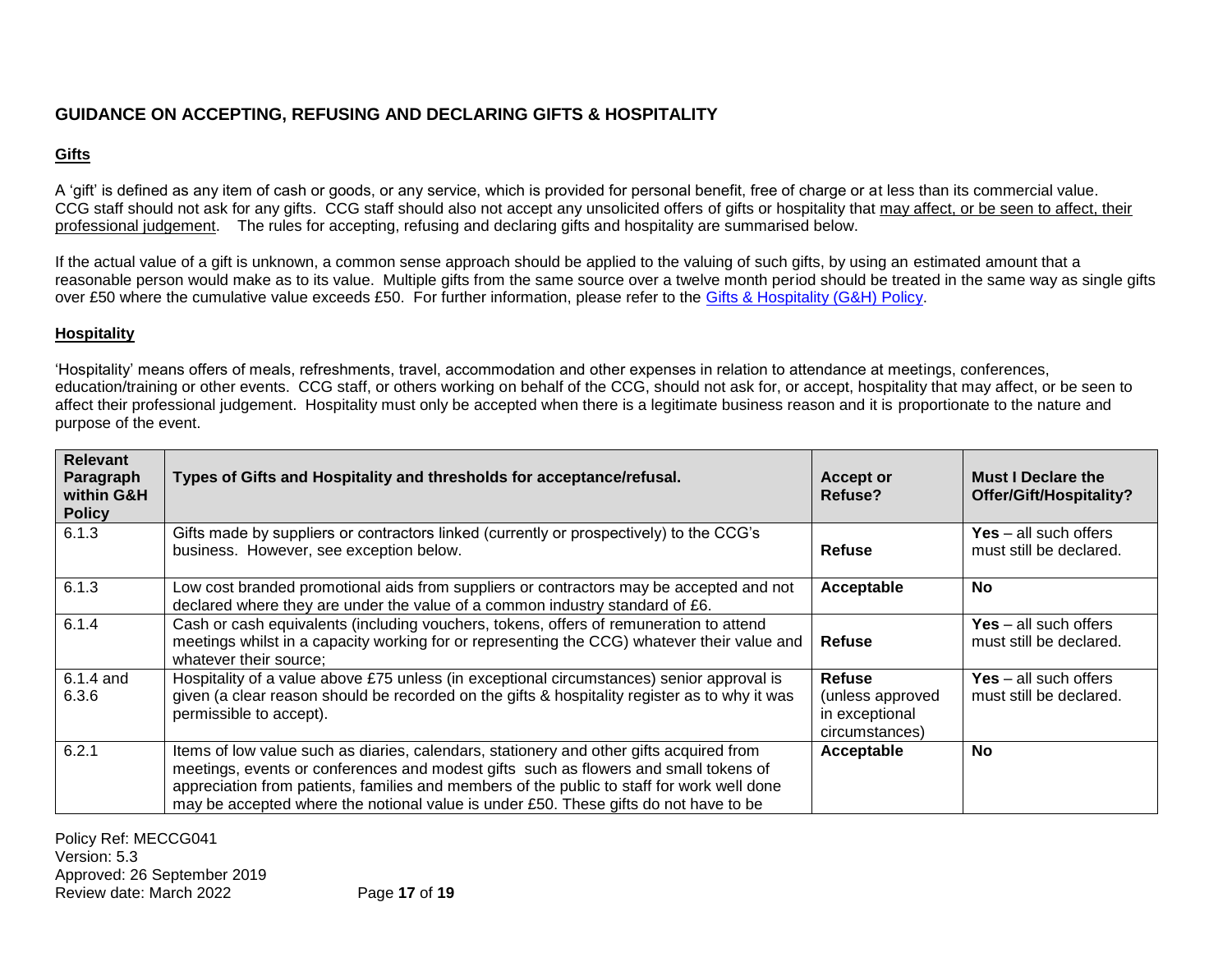| <b>Relevant</b><br>Paragraph<br>within G&H<br><b>Policy</b> | Types of Gifts and Hospitality and thresholds for acceptance/refusal.                                                                                                                                                                                                                                                                                                                                         | <b>Accept or</b><br>Refuse?                                                | <b>Must I Declare the</b><br>Offer/Gift/Hospitality?                                                                                                                    |
|-------------------------------------------------------------|---------------------------------------------------------------------------------------------------------------------------------------------------------------------------------------------------------------------------------------------------------------------------------------------------------------------------------------------------------------------------------------------------------------|----------------------------------------------------------------------------|-------------------------------------------------------------------------------------------------------------------------------------------------------------------------|
|                                                             | declared.                                                                                                                                                                                                                                                                                                                                                                                                     |                                                                            |                                                                                                                                                                         |
| 6.2.2                                                       | Gifts offered from other sources (i.e. other than suppliers or contractors) and valued at over<br>£50 should be treated with caution and only be accepted on behalf of the CCG (i.e. to the<br>CCG's charitable funds) not in a personal capacity and must be declared.                                                                                                                                       | <b>Acceptable (but</b><br>treat with caution)                              | <b>Yes</b> – all such offers<br>must still be declared.                                                                                                                 |
| 6.2.4                                                       | Gifts offered from other sources (i.e. other than suppliers or contractors) should be declined<br>if accepting them might give rise to perceptions of bias or favouritism, and a common sense<br>approach should be adopted as to whether or not this is the case. All such gifts should be<br>declared to a Line Manager, and the Head of Corporate Governance, who will recommend<br>refusal or acceptance. | <b>Refuse</b> if there<br>could be a<br>perception of<br>bias/favouritism. | $Yes - all such offers$<br>must still be declared.                                                                                                                      |
| 6.3.4                                                       | Modest hospitality, under the value of £25, provided in normal and reasonable<br>circumstances may be acceptable, although it should be on a similar scale to that which the<br>CCG might offer in similar circumstances (e.g. tea, coffee, light refreshments at meetings).<br>A common sense approach should be adopted as to whether hospitality offered is modest<br>or not.                              | Acceptable                                                                 | $Yes - if offered by$<br>suppliers or contractors<br>linked (currently or<br>prospectively) to the<br><b>CCG's business</b><br>$No$ – if offered from other<br>sources. |
| 6.3.5                                                       | Offers of hospitality of a value between £25 and £75.                                                                                                                                                                                                                                                                                                                                                         | Acceptable                                                                 | <b>Yes</b> – all such offers<br>must still be declared.                                                                                                                 |